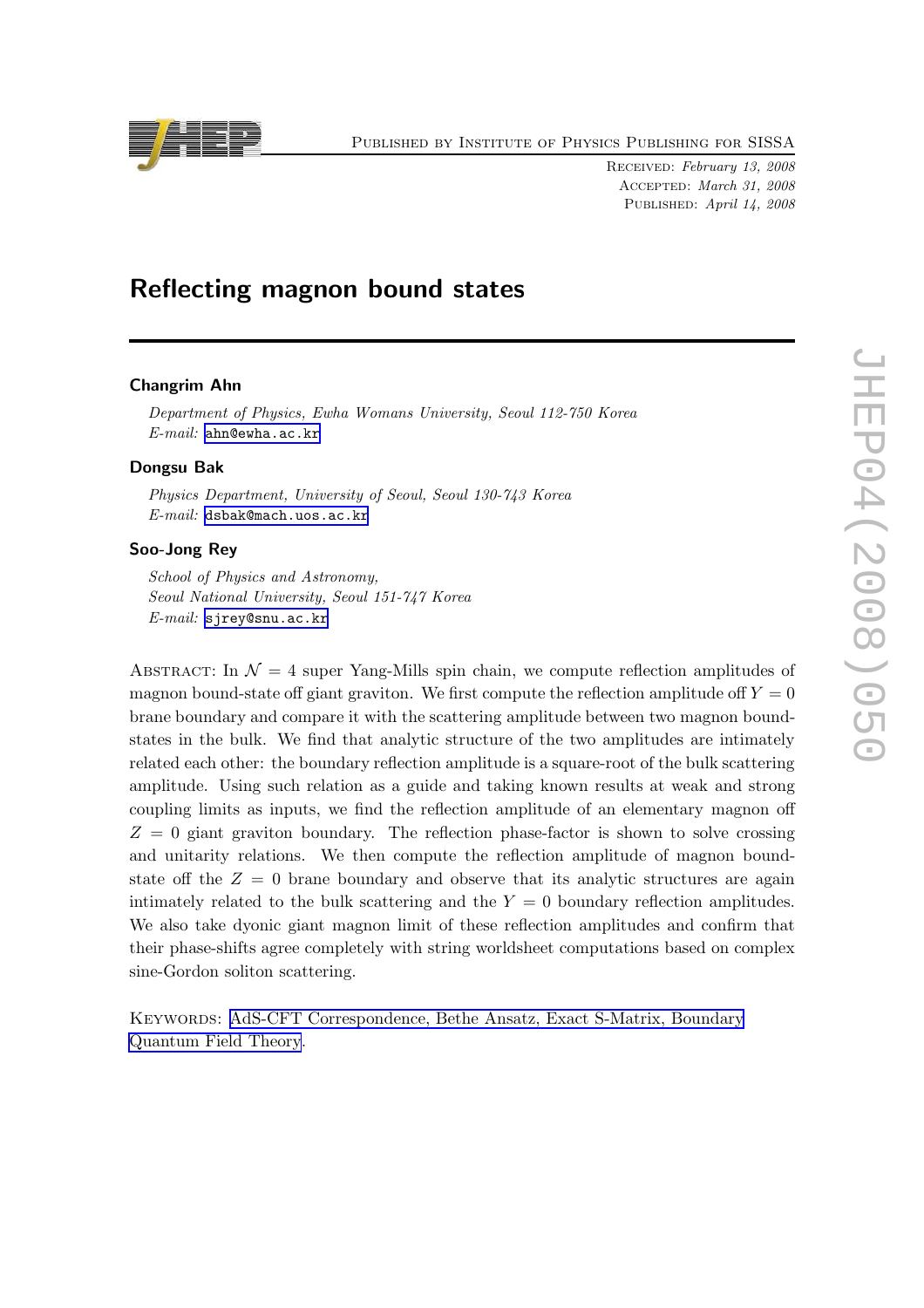#### Contents

| 1. Introduction                            |          |
|--------------------------------------------|----------|
| 2. Bulk S-matrix of magnon bound-state     | $\bf{2}$ |
| 3. Reflection amplitudes off $Y = 0$ brane | 5        |
| 4. Reflection amplitudes off $Z = 0$ brane | 8        |
| 5. Strong coupling limit                   |          |

# 1. Introduction

The newly discovered integrable structure [\[1](#page-12-0)] of the planar  $\mathcal{N} = 4$  super Yang-Mills theory played important role in testing the AdS/CFT correspondence [\[2\]](#page-12-0) over all range of the 't Hooft coupling parameter. By mapping the dilatation operator to an integrable spinchain, scaling dimension of single trace operators is computable to all orders in perturbation theory[[3](#page-12-0)]. The spectrum is then compared with the excitation energy spectrum of a free closed string in  $AdS_5 \times \mathbb{S}^5$  with large angular momenta. Important physical observables in this setup are the spectrum and the states. Worldsheet scattering S-matrices offer a powerful method for extracting them [\[4\]](#page-12-0). Utilizing underlying symmetries, Beisert [\[5\]](#page-12-0) derived the S-matrices up to an overall phase-factor. This phase-factor contains important dynamical information and was later determined by Beisert, Eden and Staudacher [\[6](#page-12-0)]. The phase-factor was shown to satisfy a certain crossing relation [\[7\]](#page-12-0).

A new interesting feature arises upon introducing boundaries. In integrable quantum field theories, in the presence of boundaries, full integrability of the bulk can be maintained only for appropriate choices of boundary condition. The same situation arises in AdS/CFT correspondences [\[8](#page-12-0)]. In the string theory side, D-branes introduce the boundary to string worldsheet. In the  $\mathcal{N} = 4$  super Yang-Mills (SYM) side, bifundamental or subdeterminant field (products) introduce boundaries to composite operators. Not all boundaries would maintain integrability. Recently, Hofman and Maldacena [\[9](#page-13-0)] investigated two integrable boundary conditions which correspond to maximal configurations of a giant graviton interacting with elementary magnons of the spin chain attached to it. There are two kinds of them. One is the  $Y = 0$  brane, represented by composite operators containing a determinant factor  $det(Y)$ :

$$
\mathcal{O}_Y = \epsilon_{i_1 \dots i_{N-1}}^{j_1 \dots j_{N-1}} A Y_{j_1}^{i_1} \dots Y_{j_{N-1}}^{i_{N-1}} (Z \dots Z \chi Z \dots Z \chi' Z \dots)_A^B, \tag{1.1}
$$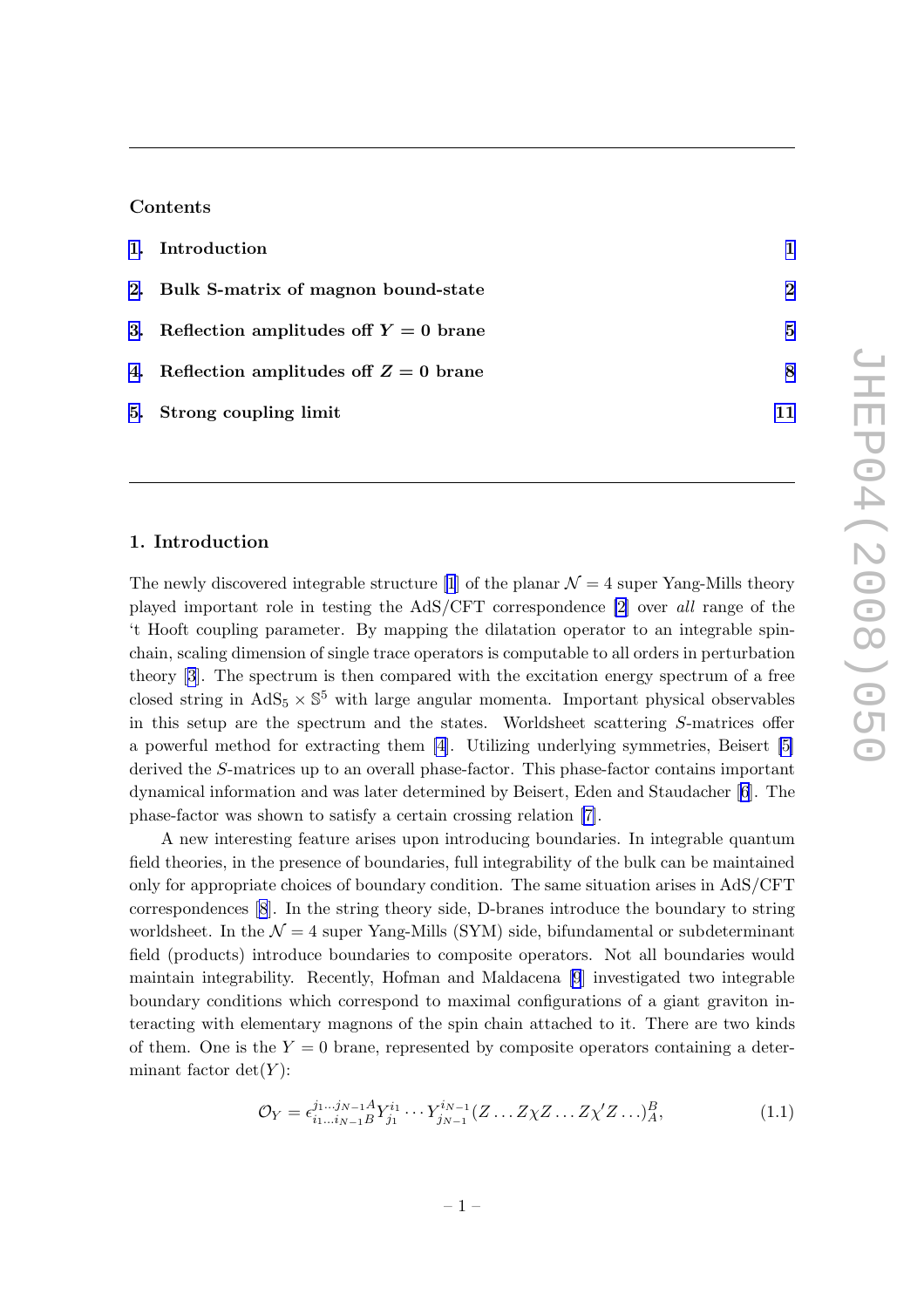<span id="page-2-0"></span>where  $\chi, \chi', \ldots$  represent other SYM fields. Another is  $Z = 0$  brane, represented by composite SYM operators containing a determinant factor  $det(Z)$ :

$$
\mathcal{O}_Z = \epsilon_{i_1 \cdots i_{N-1} B}^{j_1 \cdots j_{N-1} A} Z_{j_1}^{i_1} \cdots Z_{j_{N-1}}^{i_{N-1}} (\chi Z \cdots Z \chi' Z \cdots Z \chi'' Z \cdots \chi''')_A^B . \tag{1.2}
$$

An important difference of  $Z = 0$  brane from the  $Y = 0$  brane is that the open super Yang-Mills spin chain is connected to the giant graviton through boundary impurities  $\chi$  and  $\chi'''$ . In this paper, for simplicity, we shall take  $\chi = \cdots = \chi''' = Y$ . The dilatation operator determining the conformal dimension of these operators has been derived and mapped to the integrable spin chain models with appropriate boundary conditions. The corresponding boundary S-matrices were obtained in[[9](#page-13-0)] up to boundary dressing phase-factor. Recently, this factor was determined from boundary crossing relation by Chen and Correa[[10\]](#page-13-0) for  $Y = 0$  brane. On the other hand, the corresponding factor for  $Z = 0$  brane is unknown. With the boundary terms preserving integrability, this system can be completely described by the reflection scattering matrix (namely, boundary S-matrix) which preserves particle numbers and energies in the same way as the bulk scattering matrix does. On the other hand, momenta are reversed.

In this paper, using fusion procedure, we construct complete set of reflection amplitudes of magnons and their bound-states off a giant graviton and compare analytic structure of these amplitudes with that of bulk scattering amplitudes between magnon bound-states. Thus, in section 2, we first recapitulate relevant results of the bulk scattering amplitudes. In section 3, utilizing the boundary dressing phase-factor of[[10\]](#page-13-0), we study reflection amplitudes of a magnon bound-state off the  $Y = 0$  brane. We find a remarkable structure that the reflection amplitude takes a square-root form of the bulk scattering amplitude. Taking this relation as a guide and utilizing known strong and weak coupling results [\[9\]](#page-13-0), we then study in section 4 the  $Z = 0$  brane as well. We first find the reflection dressing phase-factor for an elementary magnon and show that it satisfies the crossing and the unitary conditions. Using it, we proceed to compute the reflection amplitude of a magnon bound-state off the  $Z = 0$  brane. We again confirm that the amplitude takes a square-root form of the bulk scattering amplitude that involves a magnon bound-state and boundary modes. From these amplitudes, we also extract the reflection phase-shifts of the dyonic giant magnon off both types of the giant gravitons. At strong coupling, the result may be compared with string theory worldsheet computations. In the latter, the phase-shift is computable from soliton scattering in complex sine-Gordon model. In section 4, we compute these two results and find perfect agreement.

#### 2. Bulk S-matrix of magnon bound-state

The magnon bound-states[[11\]](#page-13-0) constitute an important set of BPS excitations of a single closed string. Starting from the Bethe equation, scattering amplitudes between two magnon bound-states of charge m and n were constructed [\[12\]](#page-13-0). The same result is also ob-tainable [\[13\]](#page-13-0) from Beisert's S-matrices [\[5\]](#page-12-0). Consider two magnon bound-states  $\mathbf{B}^{(m)}$ ,  $\mathbf{B}^{(n)}$ 

$$
\mathbf{B}^{(m)} = |Y_1 \cdots Y_m\rangle \leftrightarrow \text{tr}(Z \cdots ZY_1 Z \cdots Z \cdots Y_m Z \cdots Z)
$$
  

$$
\mathbf{B}^{(n)} = |Y_1 \cdots Y_n\rangle \leftrightarrow \text{tr}(Z \cdots ZY_1 Z \cdots Z \cdots Y_n Z \cdots Z)
$$
(2.1)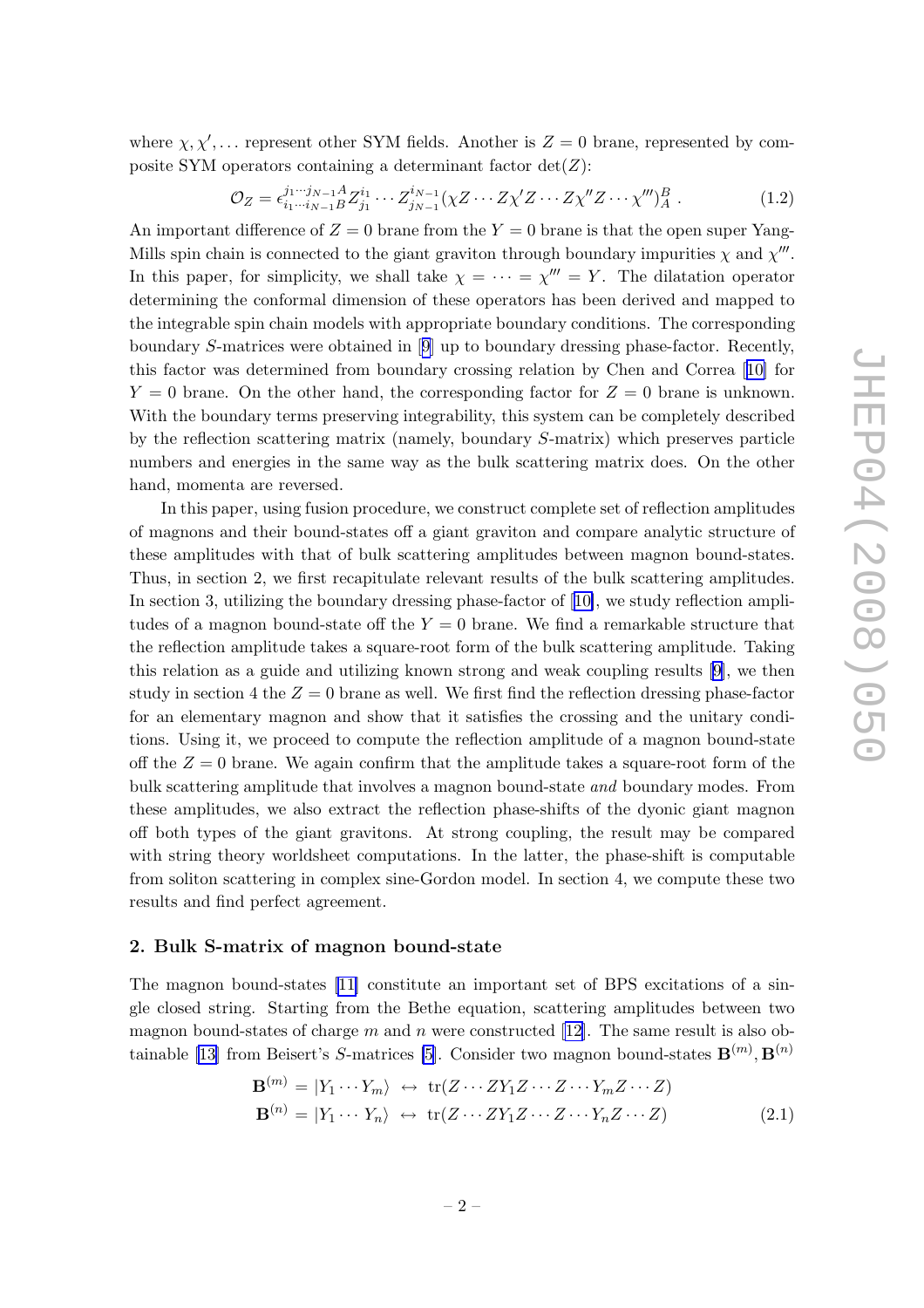<span id="page-3-0"></span>formed by a complex adjoint scalar field  $Y$  in the ferromagnetic ground-states of  $Z$ . We denote by  $x_k^{\pm}$  $\frac{1}{k}$  the spectral parameters of elementary magnon inside  $\mathbf{B}^{(m)}$ :

$$
x_k^{\pm} = \frac{e^{\pm ip_k/2}}{4g\sin\frac{p_k}{2}} \left(1 + \sqrt{1 + 16g^2\sin^2\frac{p_k}{2}}\right)
$$
 (2.2)

and similarly by  $y_k^{\pm}$  $\frac{1}{k}$  the spectral parameters of elementary magnons inside  $\mathbf{B}^{(n)}$ . Here,  $g^2 = g_{\text{YM}}^2 N_c / 16\pi^2$ . They obey the so-called multiplet shortening conditions [\[5\]](#page-12-0):

$$
x_k^+ + \frac{1}{x_k^+} - x_k^- - \frac{1}{x_k^-} = \frac{i}{g}, \qquad y_k^+ + \frac{1}{y_k^+} - y_k^- - \frac{1}{y_k^-} = \frac{i}{g}.
$$
 (2.3)

The elementary magnon has dispersion relation

$$
E = \sqrt{1 + 16g^2 \sin^2\left(\frac{p}{2}\right)}.\tag{2.4}
$$

In order for these elementary magnons to form bound-states, the spectral parameters ought to obey[[11, 13](#page-13-0)]

$$
x_1^- = x_2^+, \quad x_2^- = x_3^+, \quad \cdots \quad x_{m-1}^- = x_m^+ \n y_1^- = y_2^+, \quad y_2^- = y_3^+, \quad \cdots \quad y_{n-1}^- = y_n^+ \tag{2.5}
$$

The spectral parameters of the bound-states  $\mathbf{B}^{(m)}$  and  $\mathbf{B}^{(n)}$  are given by

$$
X^{+} = x_{1}^{+}, \quad X^{-} = x_{m}^{-}; \qquad Y^{+} = y_{1}^{+}, \quad Y^{-} = y_{n}^{-}
$$
\n
$$
(2.6)
$$

and obey the multiplet shortening conditions

$$
X^{+} + \frac{1}{X^{+}} - X^{-} - \frac{1}{X^{-}} = \frac{mi}{g}; \qquad Y^{+} + \frac{1}{Y^{+}} - Y^{-} - \frac{1}{Y^{-}} = \frac{ni}{g}.
$$
 (2.7)

The bound-states of charge  $Q$  (which equals to  $m, n$  in the present case) obey the dispersion relation

$$
E_Q = \sqrt{Q^2 + 16g^2 \sin^2\left(\frac{p}{2}\right)} \quad \text{where} \quad e^{ip} = \frac{X^+}{X^-}.
$$
 (2.8)

We are especially interested in analytic structure of scattering amplitudes. We thus begin with recapitulation of the structure for the bulk S-matrix of magnon bound-states.

We first recall how the S-matrix is computed. In the ferromagnetic vacuum, excitations are organized by chiral and antichiral supergroups  $\mathfrak{psu}(2|2) \otimes \overline{\mathfrak{psu}(2|2)} \ltimes \mathbb{Z}^{2,1}$ , extended by diagonal off-shell  $sl(2)$  central charges. The physical excitations  $(8|8)$  transform under each psu(2|2)  $\ltimes \mathbb{Z}^{2,1}$  as (2|2) irreducibly. Overall,  $(8|8) = (2|2) \otimes \overline{(2|2)}$ . Since the centrally extended supergroup symmetries are identical, the  $\mathcal{N}=4$  super Yang-Mills S-matrices are computed from product of chiral and antichiral S-matrices as

$$
\mathcal{S}_{ab}^{\mathcal{N}=4}(x_a^{\pm}, x_b^{\pm}) = S_0(x_a^{\pm}, x_b^{\pm})\mathcal{S}_{ab}(x_a^{\pm}, x_b^{\pm})\frac{1}{A(x_a^{\pm}, x_b^{\pm})}\overline{\mathcal{S}_{ab}}(x_a^{\pm}, x_b^{\pm})
$$
(2.9)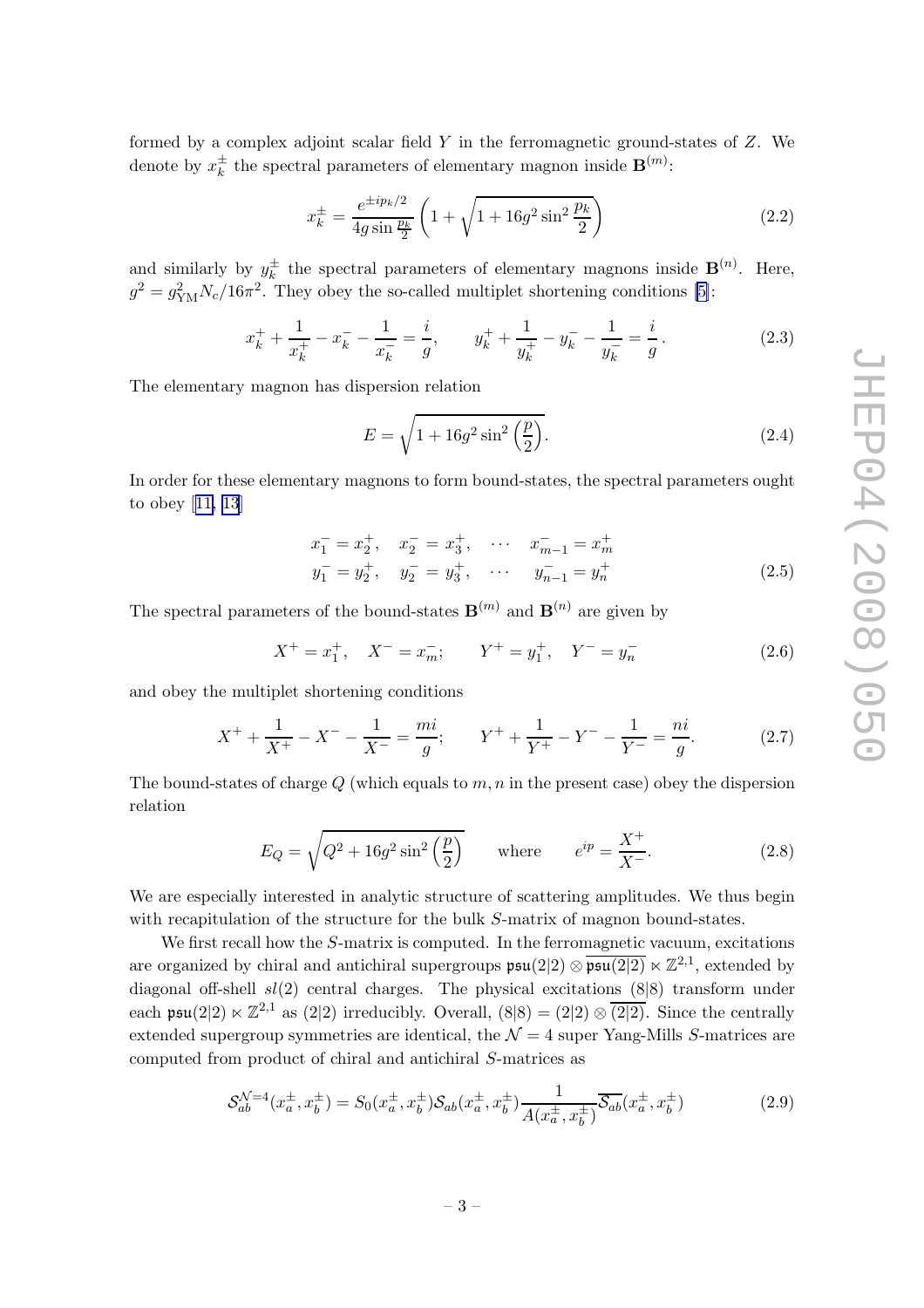

<span id="page-4-0"></span>Figure 1: The bulk scattering between two magnon bound-states with spectral parameters  $X^{\pm}$ ,  $Y^{\pm}$ . The BDS scattering amplitude originates from the diagonal vertex interactions. The extra phase-factor  $\mathfrak{M}_{\mathbf{R}}$  originates from the off-diagonal vertex interactions.

Here, A refers to the S-matrix of the highest state

$$
A(x^{\pm}, y^{\pm}) = \frac{(x^- - y^+)}{(x^+ - y^-)}
$$
\n(2.10)

and  $S_0$  is an overall phase-factor [\[14\]](#page-13-0):

$$
S_0(x^{\pm}, y^{\pm}) = \frac{(1 - \frac{1}{x^{\pm}y^{\pm}})}{(1 - \frac{1}{x^{\pm}y^{\pm}})} \frac{1}{\sigma^2(x^{\pm}, y^{\pm})}.
$$
\n(2.11)

The dressing phase-factor  $\sigma^2(x^{\pm}, y^{\pm})$ , introduced first in [\[15](#page-13-0)], is given by exponential of symplectic form of higher conserved charges [\[6](#page-12-0)]:

$$
\sigma^2(x^{\pm}, y^{\pm}) = \frac{1}{\sigma^2(y^{\pm}, x^{\pm})} = \frac{R^2(x^+, y^+)R^2(x^-, y^-)}{R^2(x^+, y^-)R^2(x^-, y^+)}.
$$
\n(2.12)

In the foregoing discussions, we do not need explicit expression for  $R^2(x, y)$ ; the expression canbe found, for example, in [[16\]](#page-13-0). For the highest state,  $A(x^{\pm}, y^{\pm})$  and the first factor in  $S_0(x^{\pm}, y^{\pm})$  combine into the Beisert-Dipple-Staudacher (BDS) S-matrix [\[17](#page-13-0)]. We shall refer the first factor in (2.11) as BDS conversion factor.

As mentioned above, we restrict excitations to the scalar field  $Y \equiv \phi \overline{\phi}$ . This simplifies the S-matrix computation considerably. The S-matrix is simply  $A(x^{\pm}, y^{\pm})$  in (2.10), so the full scattering amplitude is essentially the same as  $S_0(x^{\pm}, y^{\pm})$  times  $A(x^{\pm}, y^{\pm})$  computed from the  $\mathfrak{psu}(2|2) \ltimes \mathbb{Z}^{2,1}$  chiral supergroup:

$$
\mathcal{S}|\phi(x)\phi(y)\rangle = S_0(x^{\pm}, y^{\pm})A(x^{\pm}, y^{\pm})|\phi(y)\phi(x)\rangle.
$$
 (2.13)

Then, the 2-body S-matrix between the magnon bound-states  $\mathbf{B}^{(m)}$ ,  $\mathbf{B}^{(n)}$  is computable by fusion procedure, as depicted in figure 1. The result is

$$
\mathcal{S}|\mathbf{B}^{(m)}(X)\mathbf{B}^{(n)}(Y)\rangle = S_{\mathbf{B}}(X^{\pm}, Y^{\pm})A(X^{\pm}, Y^{\pm})|\mathbf{B}^{(n)}(Y)\mathbf{B}^{(m)}(X)\rangle. \tag{2.14}
$$

It takes exactly the same form as the elementary magnon scattering amplitude (2.13). So,  $A(X, Y)$  is the S-matrix in (2.10) except that the spectral parameters are now replaced by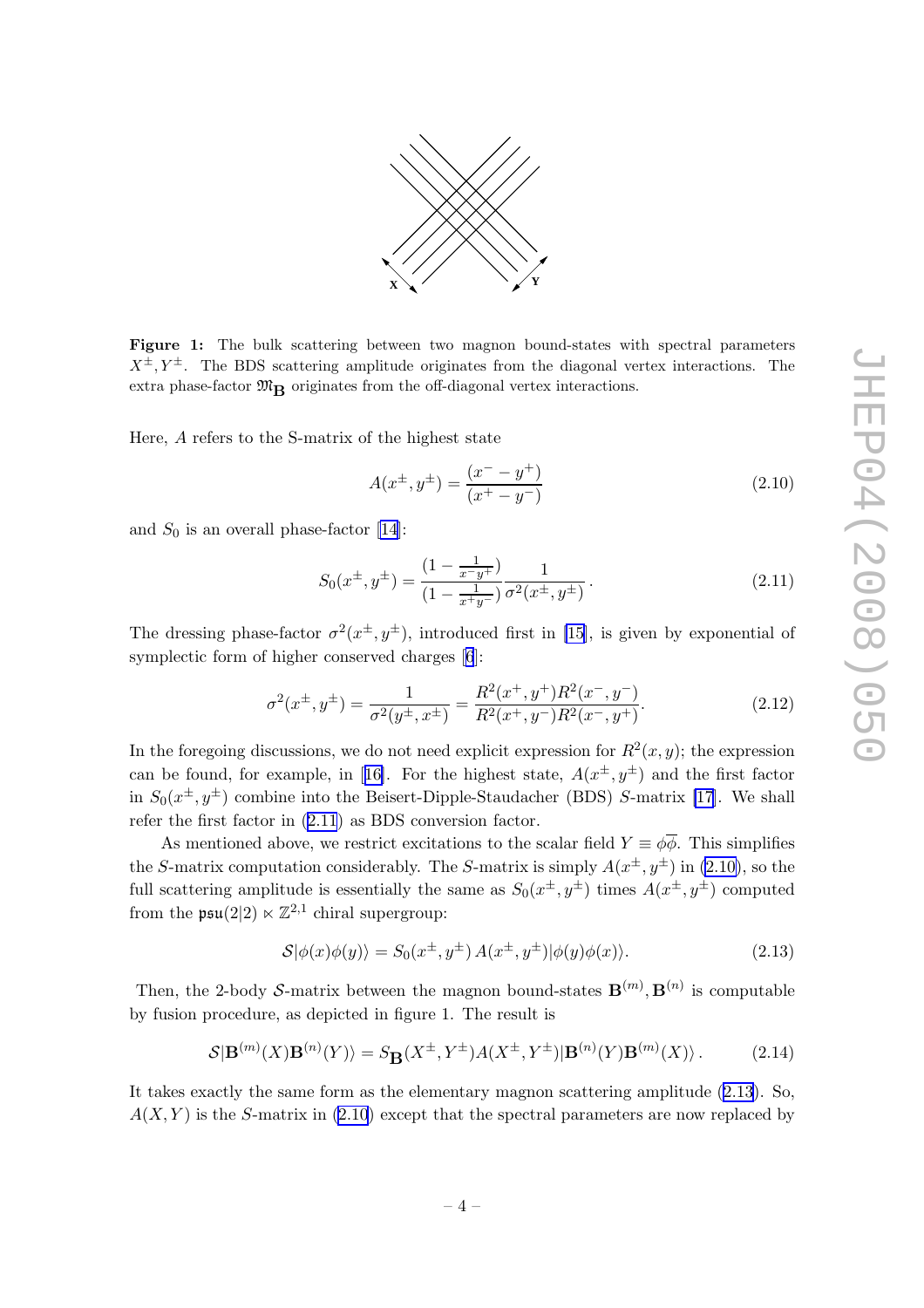<span id="page-5-0"></span>those of the bound-state ([2.7](#page-3-0)). In fusion procedure, product of diagonal S-matrices in figure 1 gives rise to the BDS scattering matrix (viz.  $A(X, Y)$  and the BDS conversion factor). The factor  $S_{\mathbf{B}}(X, Y)$  denote an overall phase-factor arising from product of off-diagonal S-matrices in figure 1:

$$
S_{\mathbf{B}}(X^{\pm}, Y^{\pm}) = S_0(X^{\pm}, Y^{\pm}) \mathfrak{M}_{\mathbf{B}}(X^{\pm}, Y^{\pm}) = \frac{(1 - \frac{1}{X^{\pm} Y^{\pm}})}{(1 - \frac{1}{X^{\pm} Y^{\pm}})} \frac{\mathfrak{M}_{\mathbf{B}}(X^{\pm}, Y^{\pm})}{\sigma^2 (X^{\pm}, Y^{\pm})}.
$$
 (2.15)

We shall make use of these anatomical observations when drawing a physical picture of boundary reflection amplitudes in the next sections. In (2.15),  $S_0(X^{\pm}, Y^{\pm})$  is the dressing phase-factor that appeared in the elementary scattering S-matrices in [\(2.11\)](#page-4-0) except that the spectral parameters are now replaced by those of the bound-state  $X^{\pm}$ ,  $Y^{\pm}$ . The extra contribution  $\mathfrak{M}_{\mathbf{B}}(X^{\pm}, Y^{\pm})$  is the phase-factor that arises from the scattering amplitudes among the constituent magnons inside each bound-states. For  $m \leq n$ ,

$$
\mathfrak{M}_{\mathbf{B}}(X^{\pm}, Y^{\pm}) = \left(\frac{X^{+} + \frac{1}{X^{+}} - Y^{+} - \frac{1}{Y^{+}}}{X^{-} + \frac{1}{X^{-}} - Y^{-} - \frac{1}{Y^{-}}}\right) \prod_{k=1}^{m-1} \left(-\frac{X^{+} + \frac{1}{X^{+}} - Y^{+} - \frac{1}{Y^{+}} - \frac{ik}{g}}{X^{-} + \frac{1}{X^{-}} - Y^{-} - \frac{1}{Y^{-}} + \frac{ik}{g}}\right)^{2}.\tag{2.16}
$$

The first part in the product represents the would-be t-channel pole. Notice that, by charge conservation of the scalar field  $\Phi$  obeyed throughout the interactions, this part disappears when  $m = n$ .

In the strong coupling limit, the phase-factor  $(2.16)$  features interesting analyticity properties as a function of the spectral variables. In the Hofman-Maldacena regime [\[18\]](#page-13-0)  $(m, n \text{ held fixed as } g \rightarrow \infty)$ , the dressing phase-factor  $S_0(X^{\pm}, Y^{\pm})$  dominates over  $\mathfrak{M}(X^{\pm}, Y^{\pm})$ . In the dyonic giant magnon regime [\[19\]](#page-13-0) (the 'magnon density'  $m/g, n/g$  held fixed as  $g \to \infty$ ),  $S_R(X^{\pm}, Y^{\pm})$  and  $\mathfrak{M}(X^{\pm}, Y^{\pm})$  are of the same order. This demonstrates that, at least in the strong coupling regime, functional form of the overall phase-factor  $S_{\mathbf{B}}(X^{\pm}, Y^{\pm})$  depends on the density of the elementary magnons only and not on other details of the bound-states. Therefore, we propose to take magnon bound-state as an interesting probe for diagnosing analytic structure of phase-factors that may also show up in other processes such as reflection scattering off a boundary.

# 3. Reflection amplitudes off  $Y = 0$  brane

With the motivations explained in the previous section, we now consider giant gravitons and scattering a magnon bound-state off them. The giant gravitons are BPS states in  $\mathcal{N} = 4$  super Yang-Mills theory and creates open boundary to the spin chain. In the AdS/CFT dual description, the giant gravitons are where open fundamental string ends. Schematically, the scattering between magnon bound-states and the scattering of magnon bound-state off the giant graviton are shown in figure 1 and figure 2.

We take analytic structure of the bulk phase-factor  $(2.16)$  as a useful guide for boundary reflection amplitudes. We shall be computing the boundary scattering  $\mathcal{R}$ -matrix explicitly for  $Y = 0$  and  $Z = 0$  branes and investigate the boundary phase-factors. For R-matrix off the  $Y = 0$  brane, we shall find that the resulting boundary phase-factor is given in the form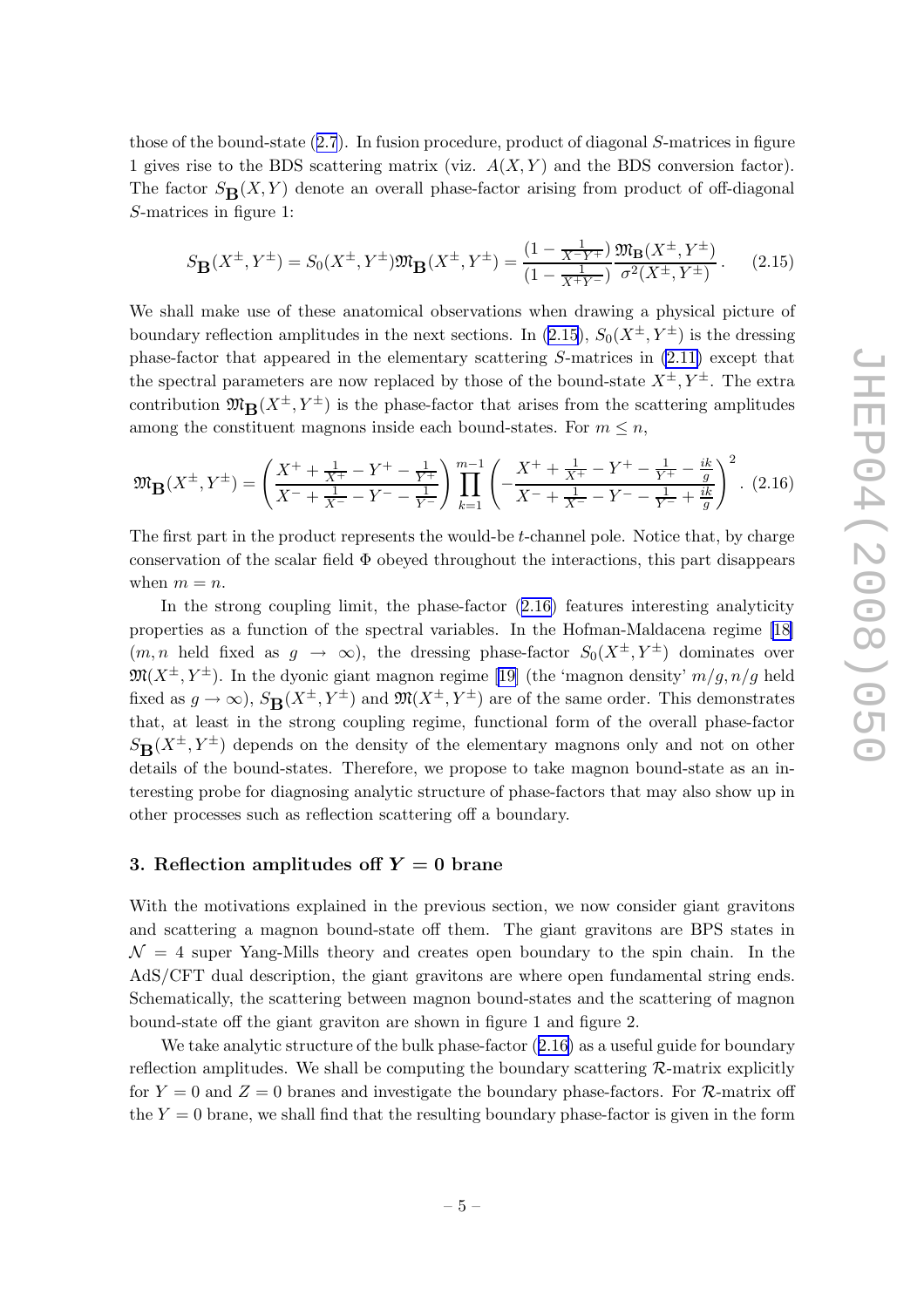<span id="page-6-0"></span>

**Figure 2:** The reflection of magnon bound-state with spectral parameter  $X^{\pm}$  off the left boundary. Reflection-double of the process across the boundary is related to the bulk scattering in figure 1.

remarkably consistent with the bulk phase-factor  $(2.16)$  $(2.16)$ . Proceeding to the  $Z = 0$  brane, we shall motivate ourselves by taking these organizing structure of the dressing phasefactor as a guideline. We then put forward a proposal for the boundary phase-factor by taking account of all known results at both the weak and the strong coupling regimes. Our proposal takes a remarkably simple functional form, satisfies all consistency conditions and fully agrees with the aforementioned analytic structure of the bound-state phase-factor.

For the case of  $Y = 0$  brane, the boundary breaks the excitation symmetry supergroup to  $\mathfrak{psu}(1|2) \otimes \overline{\mathfrak{psu}(1|2)}$ . The reflection matrix is given by

$$
R_L^Y(x^{\pm}) = R_{0L}^Y(x^{\pm}) \begin{pmatrix} -\frac{x^{\pm}}{x^{-}} & 0 & 0 & 0 \\ 0 & 1 & 0 & 0 \\ 0 & 0 & 1 & 0 \\ 0 & 0 & 0 & 1 \end{pmatrix}, \quad R_R^Y(x^{\pm}) = R_{0R}^Y(x^{\pm}) \begin{pmatrix} -\frac{x^{-}}{x^{+}} & 0 & 0 & 0 \\ 0 & 1 & 0 & 0 \\ 0 & 0 & 1 & 0 \\ 0 & 0 & 0 & 1 \end{pmatrix}.
$$
 (3.1)

Here,  $R_{0L}^Y, R_{0R}^Y$  denote the corresponding reflection phase-factors. As for the bulk, the full super Yang-Mills reflection matrix  $\mathcal{R}^Y$  is computed by direct product of  $\mathfrak{psu}(1|2) \otimes \overline{\mathfrak{psu}(1|2)}$ chiral and antichiral S-matrices. For the reflection off either boundary, it is defined by

$$
\mathcal{R}^Y(x^{\pm}) = R_0^Y(x^{\pm}) R^Y(x^{\pm}) \frac{1}{\widetilde{A}^Y(x^{\pm})} \overline{R}^Y(x^{\pm}). \tag{3.2}
$$

Here,  $\widetilde{A}_{L}^{Y}(x)$ ,  $\widetilde{A}_{R}^{Y}(x)$  are the reflection amplitudes of the highest state:

$$
\widetilde{A}_L^Y(x^{\pm}) = -\frac{x^+}{x^-} \qquad \text{and} \qquad \widetilde{A}_R^Y(x^{\pm}) = -\frac{x^-}{x^+}.\tag{3.3}
$$

The reflections off the left- and right-boundary are related by parity operation  $P: x^{\pm} \rightarrow$  $-x^{\mp}$ .

Theboundary phase-factors  $R_{0L}^Y$  and  $R_{0R}^Y$  must obey boundary crossing relations [[9](#page-13-0)]:

$$
R_{0L}^{Y}(x^{\pm})R_{0L}^{Y}(\bar{x}^{\pm}) = \frac{1}{R_{0R}^{Y}(x^{\pm})R_{0R}^{Y}(\bar{x}^{\pm})} = \frac{\frac{1}{x^{\pm}} + x^{-}}{\frac{1}{x^{\pm}} + x^{+}} \frac{1}{S_{0}(-\bar{x}^{\mp}, x^{\pm})}
$$
(3.4)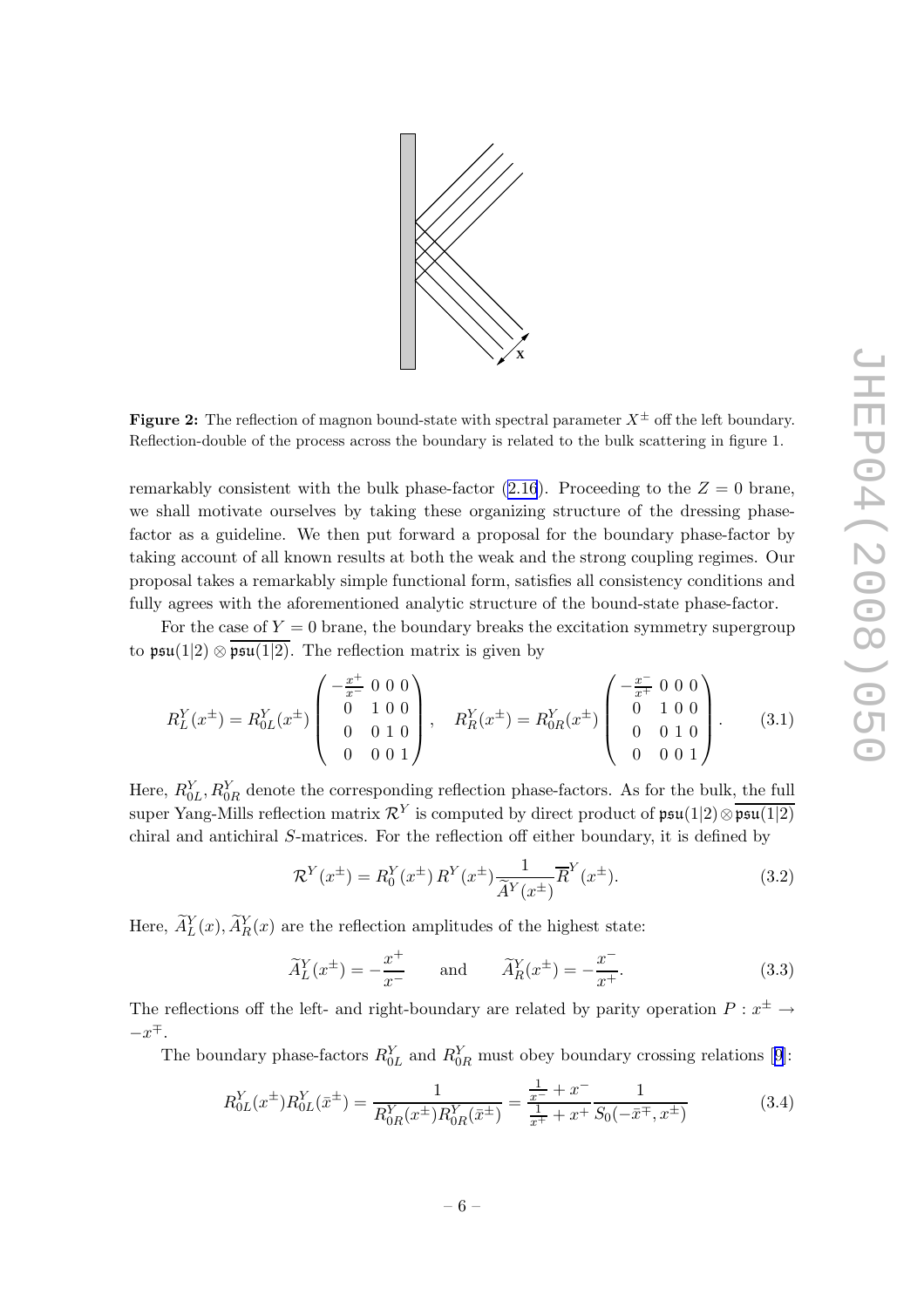<span id="page-7-0"></span>where  $\bar{x}^{\pm} = 1/x^{\pm}$  and  $S_0$  is the overall phase-factor for bulk scattering given in [\(2.11](#page-4-0)). More recently, the boundary crossing relation [\(3.4\)](#page-6-0)was solved for the  $Y = 0$  brane [[10\]](#page-13-0). As the BDS conversion factor in [\(2.11\)](#page-4-0) becomes trivial in  $S_0(x^{\pm}, -\bar{x}^{\mp})$ , the solutions for left- and right-boundary reflection are simply

$$
R_{0L}^Y(x^{\pm}) = \frac{x^-}{x^+} \sigma(x^{\pm}, -x^{\mp}) \quad \text{and} \quad R_{0R}^Y(x^{\pm}) = \frac{x^+}{x^-} \sigma(-x^{\mp}, x^{\pm}). \tag{3.5}
$$

Taking them into account, the reflection amplitudes for the  $Y = \phi \overline{\phi}$  magnon (which is the singlet under  $\mathfrak{psu}(1|2) \otimes \overline{\mathfrak{psu}(1|2)}$  is given by

$$
\mathcal{R}_L^Y |\phi(x^{\pm})\rangle = R_{0L}^Y(x^{\pm}) \widetilde{A}_L^Y(x^{\pm}) |\phi(-x^{\mp})\rangle \n\mathcal{R}_R^Y |\phi(x^{\pm})\rangle = R_{0R}^Y(x^{\pm}) \widetilde{A}_R^Y(x^{\pm}) |\phi(-x^{\mp})\rangle.
$$
\n(3.6)

We now consider scattering of the magnon bound-state  $\mathbf{B}^{(n)}(X^{\pm})$  in ([2.1](#page-2-0)) off the  $Y=0$ brane. As depicted in figure 2, the boundary reflection amplitude is computable via the fusion procedure. The result is

$$
\mathcal{R}_L^Y|\mathbf{B}^{(n)}(X^{\pm})\rangle = R_{\mathbf{B}L}^Y(X^{\pm})\widetilde{A}_L^Y(X^{\pm})|\mathbf{B}^{(n)}(-X^{\mp})\rangle\tag{3.7}
$$

and hence takes the same form as the elementary magnon amplitude. Here,  $\widetilde{A}_{L}^{Y}(X^{\pm})$  is the left-reflection amplitude in [\(3.3](#page-6-0)) except the spectral parameters refer to those of the bound-state  $\mathbf{B}^{(n)}$ . The boundary phase-factor

$$
R_{BL}^{Y}(X^{\pm}) = \tilde{A}_{L}^{Y}(X^{\pm})R_{0L}^{Y}(X^{\pm})\mathfrak{M}^{Y}(X^{\pm}) = -\sigma(X^{\pm}, -X^{\mp})\mathfrak{M}^{Y}(X^{\pm})
$$
(3.8)

contains, much the same as the bulk scattering case, the bound-state phase-factor

$$
\mathfrak{M}^Y(X^{\pm}) = \prod_{k=1}^{n-1} \left( -\frac{X^+ + \frac{1}{X^+} - \frac{ik}{2g}}{X^- + \frac{1}{X^-} + \frac{ik}{2g}} \right). \tag{3.9}
$$

Remarkably, the reflection amplitude in (3.8) is exactly the square-root of the bulk coun-terpart in [\(2.14](#page-4-0)) upon taking  $m = n$  and  $Y^{\pm} = -X^{\mp}$  in the latter. In fusion procedure, this is evident from the observation that figure 1 is the same as reflection-double of figure 2 across the  $Y = 0$  boundary. As there is no localized mode at the boundary, in the reflection-double process, product of diagonal  $S$  matrices ought to be absent. This means we should remove diagonal  $A(X, Y)$  amplitude and the BDS conversion factor from the bulk scattering ([2.14\)](#page-4-0) and identify square-root of the remaining product of off-diagonal S matrices with the process in figure 2. This yields precisely (3.8). Recall that the would-be t-channel pole in ([2.16](#page-5-0)) disappears once  $m = n$  is set for the present situation.

Contrary to the bulk factor which contains Coleman-Thun[[20](#page-13-0)] type double poles, this boundary factor has simple poles. One might be tempted to interpret them as boundary bound-states. However, this is not the case: it is straightforward to check that these poles do not satisfy the boundary Bethe-Yang equations. Therefore they have nothing to do with formation of boundary bound-states. This fits with the fact that  $Y = 0$  brane does not support localized mode at the boundary. This also fits with the aforementioned relation for magnon bound-state scattering amplitudes that the boundary phase-factor should be viewed as square root of the bulk phase-factor.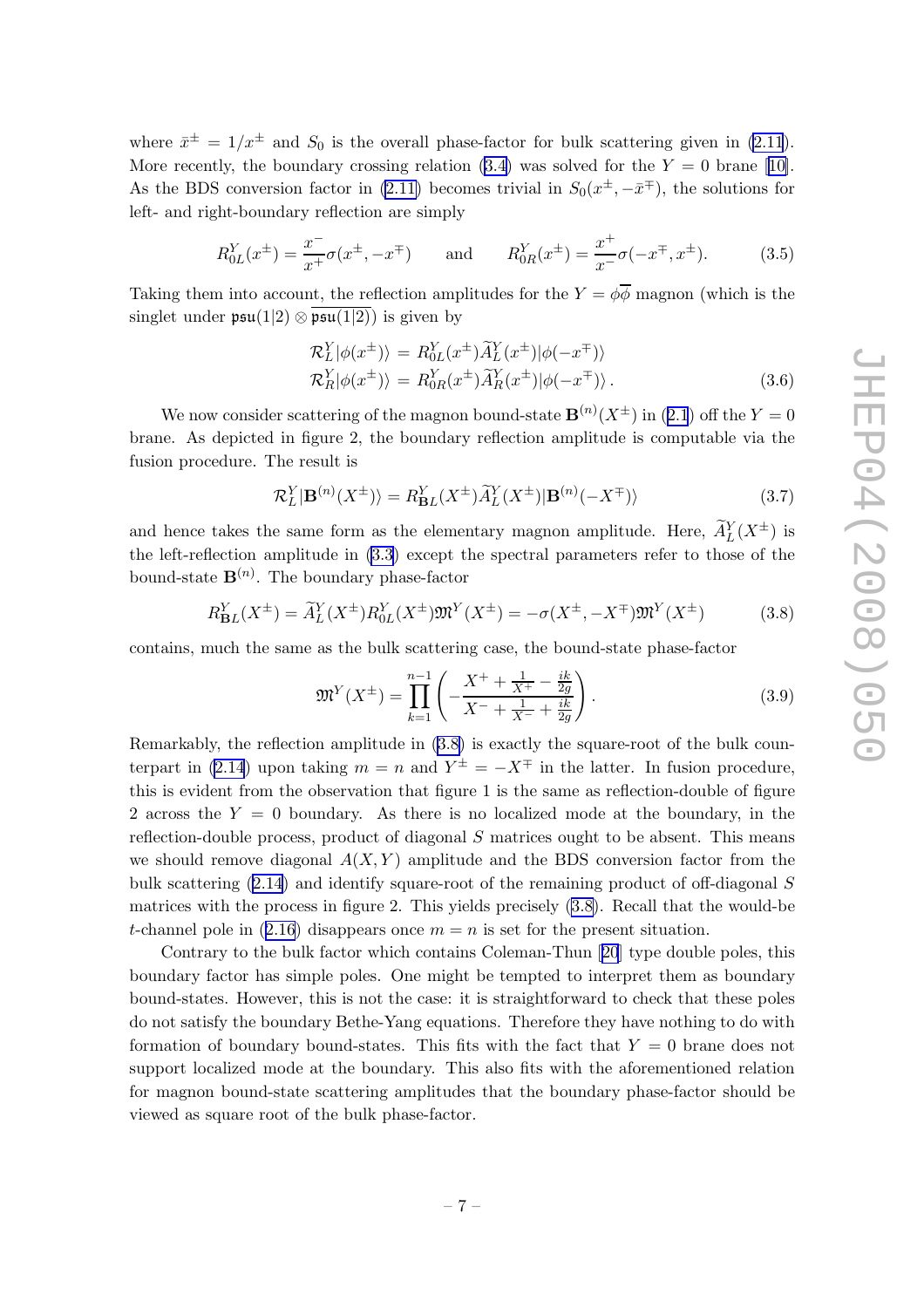#### <span id="page-8-0"></span>4. Reflection amplitudes of  $Z = 0$  brane

We next compute reflection amplitude off the  $Z = 0$  giant graviton. Unlike the  $Y = 0$ brane case, there now exists a localized degree sitting at each boundary (as seen from the correspondingSYM operators in  $(1.2)$  $(1.2)$  $(1.2)$ ). Its spectral parameter is given by [[9](#page-13-0)]

$$
x_B = \frac{i}{4g}(2 + \sqrt{2^2 + 16g^2})\tag{4.1}
$$

with the relation

$$
x_B + \frac{1}{x_B} = \frac{i}{g} \qquad \text{viz.} \qquad x_B^+ + \frac{1}{x_B^+} - x_B^- - \frac{1}{x_B^-} = \frac{2i}{g}.\tag{4.2}
$$

Notice that we expressed these relations in suggestive forms that the localized mode may be viewed as  $n = 2$  magnon bound-state at maximum momentum  $p = \pi$  by interpreting  $x_B^{\pm} \equiv \pm x_B$  in [\(2.7\)](#page-3-0). Below, we shall find further supporting evidence of such interpretation. Presence of the boundary retains the full  $\mathfrak{psu}(2|2) \otimes \mathfrak{psu}(2|2)$  symmetry group. The boundary mode transforms as the fundamental representation under these groups. Their energy is again given by the central charge:

$$
E_B = \frac{g}{i} \left( x_B - \frac{1}{x_B} \right) = \sqrt{1 + 4g^2} \,. \tag{4.3}
$$

As for the bulk, the reflection matrix can be completely determined up to an overall phase-factor by utilizing the  $\mathfrak{psu}(2|2)$  symmetry [\[9](#page-13-0)]. Here we consider the same type of scalar for both bulk  $(\phi(x^{\pm}))$  and boundary  $(\phi_B(x_B))$ . We also focus on scattering off the left boundary. The right boundary result is obtainable by parity transformation  $P: x^{\pm} \to -x^{\mp}$ . Again, we define the full reflection matrix  $\mathcal{R}^Z$  off the left boundary by

$$
\mathcal{R}_L^Z(x,x_B) = R_{0L}^Z(x,x_B) R_L^Z(x,x_B) \frac{1}{\widetilde{A}_L^Z(x,x_B)} \overline{R_L^Z(x,x_B)},\tag{4.4}
$$

where  $R_{0L}^Z(x, x_B)$  denotes a reflection phase-factor and  $A_L^Z(x, x_B)$  is the elementary reflection amplitude for the highest state

$$
\widetilde{A}_L^Z(x^{\pm}, x_B) = -\frac{x^+}{x^-} \left( \frac{x^+ + x_B}{x^- - x_B} \right) = -\frac{x^+}{x^-} A(x_B^{\pm}, x^{\pm}).\tag{4.5}
$$

Thus, the full reflection amplitude for the scalar  $Y = \phi \overline{\phi}$  is given by

$$
\mathcal{R}_L^Z|\phi_B(x_B)\phi(x^{\pm})\rangle = R_{0L}^Z(x^{\pm}, x_B)\widetilde{A}_L^Z(x^{\pm}, x_B)|\phi_B(x_B)\phi(-x^{\mp})\rangle \tag{4.6}
$$

In (4.5), the first part originates from magnon reflection off the boundary and is the same as  $Y = 0$  reflection amplitude. The second part depends on  $x_B$ , so it arises from magnon scattering with the localized mode at the boundary. The last expression in (4.5) again supports the proposed interpretation of the localized mode as an  $n = 2$  magnon boundstate at maximum momentum  $x^{\pm} = \pm x_B$ .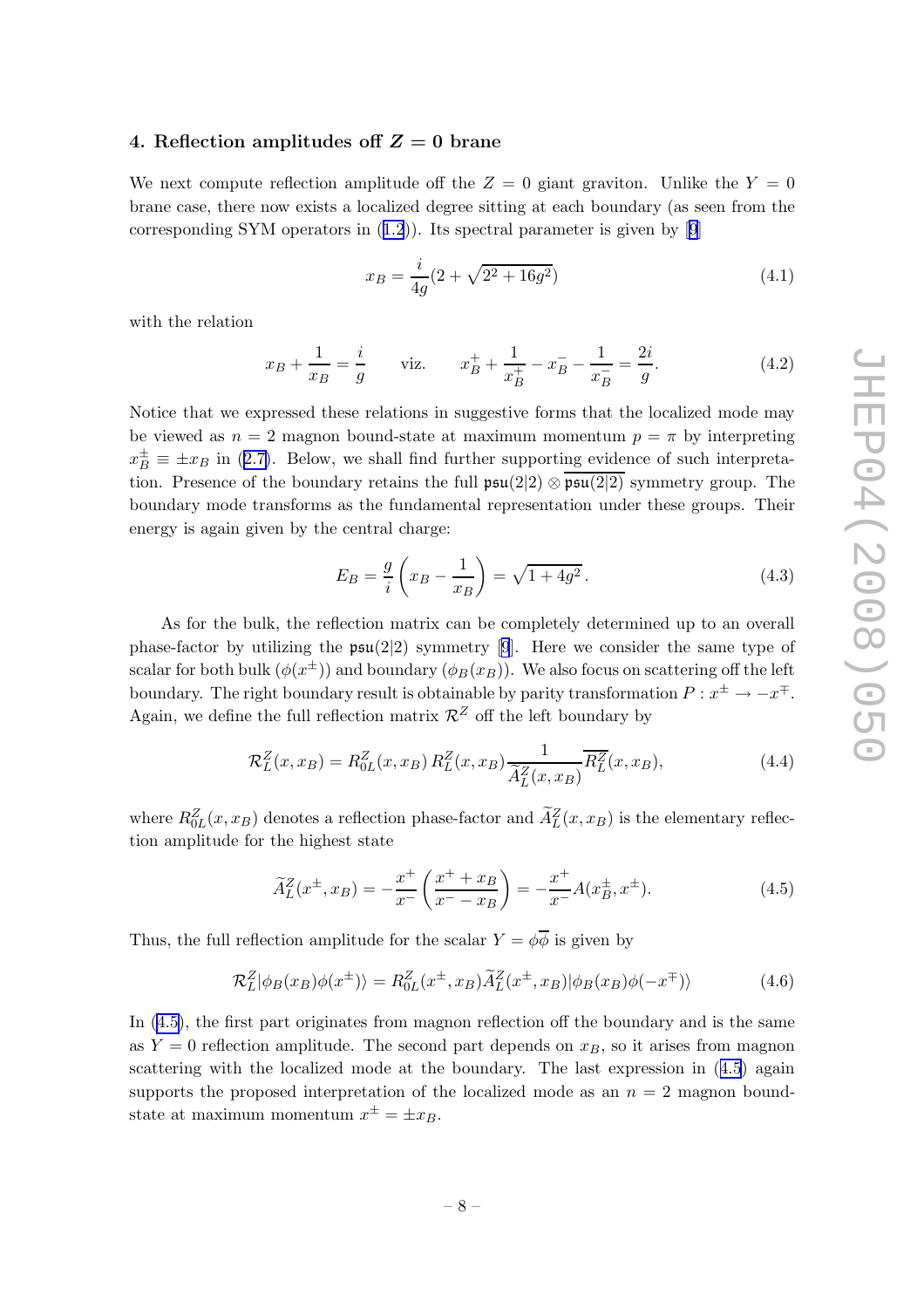<span id="page-9-0"></span>We first determine the overall phase-factor  $R_{0L}^Z$ . Based on our result for  $Y=0$  brane andlower order result at strong and weak coupling limits of the  $R_{0L}^Z$  presented in [[9](#page-13-0)], here we assert that the overall phase-factor is given by

$$
R_{0L}^{Z}(x,x_B) = \frac{x^{-}}{x^{+}} \left(\frac{x^{+} + \frac{1}{x^{+}}}{x^{-} + \frac{1}{x^{-}}}\right) \left(\frac{1 + \frac{1}{x^{+}x_B}}{1 - \frac{1}{x^{-}x_B}}\right) \cdot \sigma(x^{\pm}, -x^{\mp})\sigma^{2}(x^{\pm}, x^{\pm}_B). \tag{4.7}
$$

The first part encodes weak coupling perturbative results up to two loops, while the second part expressed in terms of dressing phase-factors encodes the strong coupling leading order results extracted from time-delay in sine-Gordon soliton scattering. We now argue that (4.7) satisfies all requisite conditions.

First,  $(4.7)$  is the minimal extension of the  $Y = 0$  brane to a situation a localized mode is present at the boundary. This is most transparently seen by arranging the scattering amplitude [\(4.6\)](#page-8-0) as

$$
R_{0L}^Z(x, x_B)\widetilde{A}_L^Z(x, x_B) = R_{0L}^Y(x)\widetilde{A}_L^Y(x) \cdot S_\mathbf{B}(x_B, x)A(x_B, x). \tag{4.8}
$$

In the right hand side, the first part originates from an elementary magnon scattering off empty  $(Y = 0)$  boundary. The second part is due to the localized mode: following the proposed interpretation of the localized mode as  $m = 2$  magnon bound-state, it originates from bulk scattering between  $m = 2$  magnon bound-state (at maximal momentum  $p = \pi$ ) and  $n = 1$  elementary magnon with  $X = x_B, Y = x$  in [\(2.15](#page-5-0)). The bulk scattering amplitude in this case is given by

$$
S_0(x_B, x) = \frac{1 + \frac{1}{x + x_B}}{1 - \frac{1}{x - x_B}} \sigma^2(x^{\pm}, x^{\pm}_B); \quad \mathfrak{M}_B(x_B, x) = \left(\frac{x^- + \frac{1}{x^-} + x_B + \frac{1}{x_B}}{x^+ + \frac{1}{x^+} - x_B - \frac{1}{x_B}}\right) = \frac{x^+ + \frac{1}{x^+}}{x^- + \frac{1}{x^-}}.
$$
\n(4.9)

Multiplying them, we find that they yield all the  $x_B$ -dependent parts in (4.7) and (4.8).

Second, the proposed reflection phase-factor solves the crossing relation. Chiral  $\mathfrak{psu}(2|2)$ part of the crossing relation was computed in [[10\]](#page-13-0). Putting together both chiral and antichiral parts, we obtain the full  $\mathfrak{psu}(2|2) \otimes \mathfrak{psu}(2|2)$  crossing relation as

$$
R_{0L}^{Z}(x^{\pm})R_{0L}^{Z}(\bar{x}^{\mp}) = \frac{1}{R_{0R}^{Z}(x^{\pm})R_{0R}^{Z}(\bar{x}^{\mp})}
$$
\n
$$
= \left(\frac{x^{-} + \frac{1}{x^{\pm}}}{x^{+} + \frac{1}{x^{\pm}}}\right)\sigma^{2}(-\bar{x}^{\mp}, x^{\pm}) \cdot h_{B}^{2}\left(\frac{x^{+} + x_{B}}{x^{-} - x_{B}}\right)\left(\frac{\frac{1}{x^{+}} + x_{B}}{\frac{1}{x^{-}} - x_{B}}\right).
$$
\n(4.10)

Here,

$$
h_B(x^{\pm}, x_B) = \frac{x^+}{x^-} \left(\frac{x^- - x_B}{x^+ - x_B}\right) \frac{1 + (x^+ x^- x_B)^2}{(1 - x^+ x^-)(1 - (x^+ x_B)^2)}
$$

$$
= \left(\frac{x^- - x_B}{x^+ - x_B}\right) \left(\frac{\frac{1}{x^-} + x_B}{\frac{1}{x^+} + x_B}\right),\tag{4.11}
$$

where the second line is obtained from the first by using the multiplet shortening conditions for  $x^{\pm}$  and  $x_B$ . Compared to  $Y=0$  brane case, extra part in the crossing relation (4.10)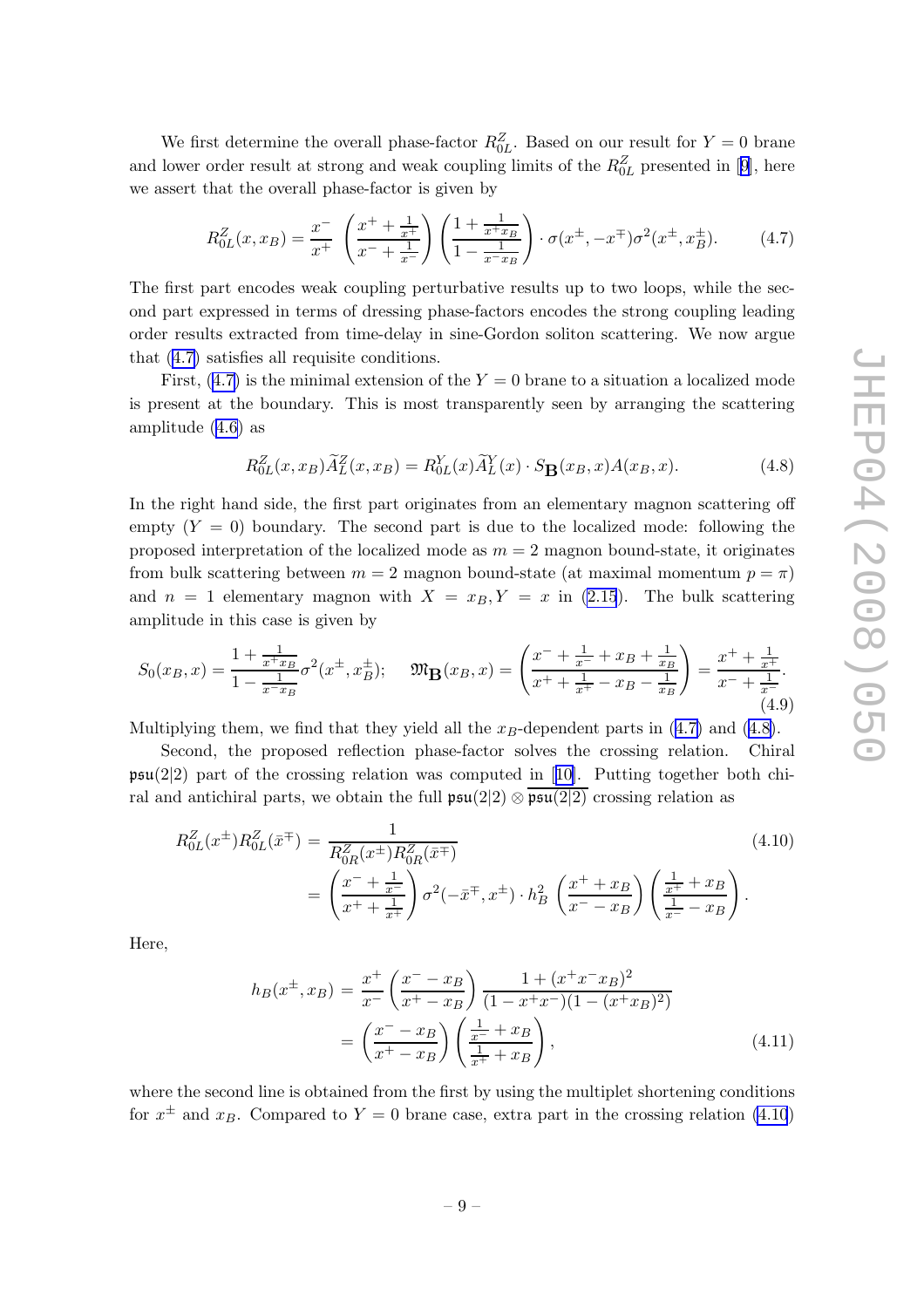<span id="page-10-0"></span>arises from magnon scattering with the localized states at the boundary. It is precisely accomodated by the  $x_B$ -dependent part in our proposed solution [\(4.7](#page-9-0)). By a straightforward computation, we checked that our proposed phase-factor ([4.7\)](#page-9-0) solves the crossing relation  $(4.10)$  $(4.10)$ .

Third, the phase-factor [\(4.7](#page-9-0)) satisfies the unitarity condition:

$$
R_{0L}^Z(x^{\pm}, x_B)R_{0L}^Z(-x^{\mp}, x_B) = 1,
$$
\n(4.12)

provided reversed ordering in properly taken into account in scattering process between the magnon and the localized mode.

To elucidate our proposed reflection phase-factor [\(4.7](#page-9-0)), we compute reflection amplitude of the magnon bound-state  $\mathbf{B}^{(n)}$  off the  $Z = 0$  brane, again using the fusion method. For the left boundary, the result takes the same form as the elementary amplitude ([4.6\)](#page-8-0):

$$
\mathcal{R}_L^Z|\phi_B(x_B)\mathbf{B}^{(n)}(X^{\pm})\rangle = R_{\mathbf{B}L}^Z(X, x_B)\widetilde{A}_L^Z(X, x_B)|\phi_B(x_B)\mathbf{B}^{(n)}(-X^{\mp})\rangle. \tag{4.13}
$$

Here,  $R_{BL}^{Z}$  is the bound-state reflection phase-factor:

$$
R_{\mathbf{B}L}^{Z}(X, x_{B}) = R_{0L}^{Z}(X, x_{B}) \mathfrak{M}^{Z}(X)
$$
\n(4.14)

where  $\mathfrak{M}^Z$  is given by

$$
\mathfrak{M}^Z(X) = \left(\frac{X^+ + \frac{1}{X^+}}{X^- + \frac{1}{X^-}}\right) \left(\frac{X^+ + \frac{1}{X^+} - \frac{i}{g}}{X^- + \frac{1}{X^-} + \frac{i}{g}}\right) \mathfrak{M}^Y(X^{\pm}).\tag{4.15}
$$

Again, analytic properties fit to our interpretation of the localized mode as  $m = 2$  magnon bound-state at the maximum momentum and relation of the amplitude to the bulk scattering amplitude via reflection-double. The reflection amplitude (4.13) is essentially ([4.8](#page-9-0)) times  $\mathfrak{M}^Z(X)$ . In relating the reflection-double of figure 2 with figure 1, we note that product of off-diagonal  $S$  matrices is independent of  $x_B$  and yields the reflection amplitude for  $Y = 0$  brane. According to our interpretation, product of diagonal S matrices gives bulk scattering amplitude for  $m = 2$  magnon bound-state and  $\mathbf{B}^{(n)}$ . Indeed, the first factor in (4.15) combined with the first factor of  $\mathfrak{M}_{\mathbf{R}}(x_B, X)$  in [\(4.9](#page-9-0)) reproduces the double pole. The second factor in (4.15) corresponds to the *t*-channel pole. Finally,  $A(x_B, X)$ times  $\sigma^2(X^{\pm}, x^{\pm}_B)$  corresponds to the two-body scattering amplitude. As such, comparing reflection-double of figure2 with figure 1, we should take square-root of figure 1 only for the off-diagonal contribution.

The factor  $\tilde{A}_L^Z$  in the reflection amplitude (4.13) has a simple pole at

$$
x_B = X^- \tag{4.16}
$$

with the energy

$$
E_B = \frac{i}{g} \left[ \left( X^+ - \frac{1}{X^+} \right) - \left( X^- - \frac{1}{X^-} \right) \right] + \frac{i}{g} \left( x_B - \frac{1}{x_B} \right) = \sqrt{(n+1)^2 + 4g^2} \, . \tag{4.17}
$$

This pole corresponds to the excited state of the boundary degree formed by binding the n-magnon bound-state to the elementary boundary degree. The remaining factors in  $\mathfrak{M}^2$ do not give rise to any new bound-state poles for the same reason as the  $Y = 0$  brane case.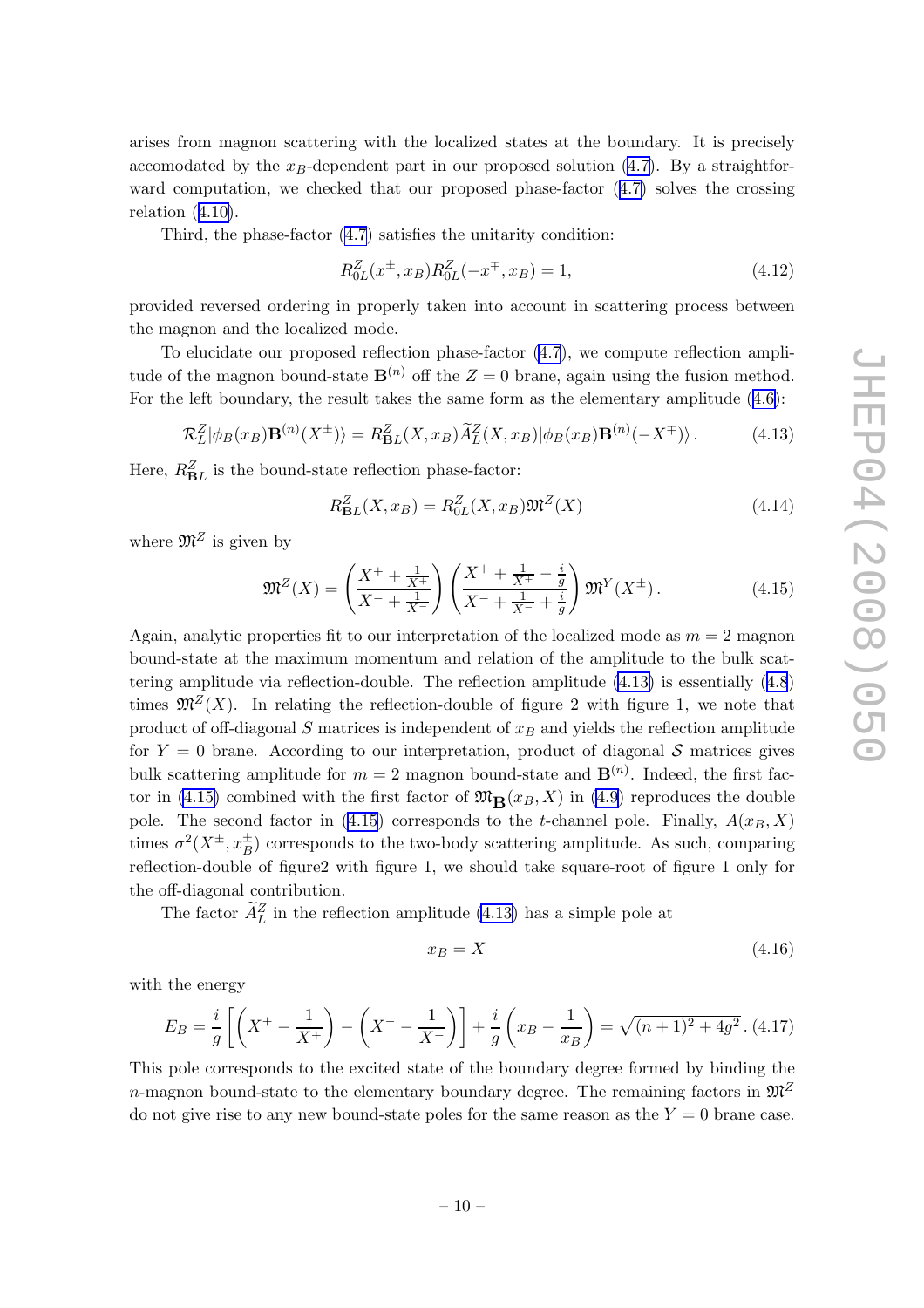#### <span id="page-11-0"></span>5. Strong coupling limit

To confirm our results, we take the strong coupling limit and compare them with classical string worldsheet computations. The magnon bound-state is described as a soliton in complex sine-Gordon equation[[19](#page-13-0)]. The comparison was already made for dyonic giant magnon scattering in the bulk. In this limit, adopting the notation of [\[14](#page-13-0)], the scattering phase-shift for the bound-state B takes the form

$$
\delta_{\mathbf{B}}(X^{\pm}, Y^{\pm}) = 2g \left[ K(X^{+}, Y^{+}) + K(X^{-}, Y^{-}) - K(X^{+}, Y^{-}) - K(X^{-}, Y^{+}) \right] \tag{5.1}
$$

There are two sources contributing to  $K(X, Y)$ : the dressing phase-factor and the boundstate phase-factor. From  $-[\log \sigma^2(X, Y)]/2gi$  of the dressing factor, we extract that

$$
K_{\text{dressing}}(X,Y) \equiv -\left[\left(X + \frac{1}{X}\right) - \left(Y + \frac{1}{Y}\right)\right] \log\left(1 - \frac{1}{XY}\right). \tag{5.2}
$$

From  $\log \mathfrak{M}_{\mathbf{B}}(X, Y)/2qi$  of the bound-state phase-factor, taking account of the giant magnon regime, we also extract that

$$
K_{\text{bound-state}}(X,Y) = \left[ \left( X + \frac{1}{X} \right) - \left( Y + \frac{1}{Y} \right) \right] \log \left[ \left( X + \frac{1}{X} \right) - \left( Y + \frac{1}{Y} \right) \right]. \tag{5.3}
$$

In string worldsheet computations, the phase-shift was computed from time-delay in scattering two solitons of complex sine-Gordon model. For the bulk scattering, the two results were in complete agreement[[19\]](#page-13-0). We now want to check if the same holds for the reflection phase-shifts.

For  $Y = 0$  brane case, because [\(3.9](#page-7-0)) is the square-root of the bulk scattering amplitude, the reflection phase-shift is immediately given by

$$
\delta_L^Y(X^{\pm}) = \frac{1}{2}\delta_{\mathbf{B}}(-X^{\mp}, X^{\pm}).
$$
\n(5.4)

In string worldsheet computations, the corresponding phase-shift is computable from the method of image. The time delay off the boundary equals to the half of the scattering between two identical solitons carrying opposite momenta. Therefore, the two results agree with each other.

For  $Z = 0$  brane case, the boundary mode contribution  $\sigma^2(X^{\pm}, x^{\pm}_B)$  that enters through  $R_{0L}^{Z}(X,x_B)$  in ([4.13\)](#page-10-0) adds extra shift to that common to  $Y=0$  brane (5.4). Quite remarkably, noting that  $x_B^{\pm} \to \pm i$ , we find that  $K_{\text{bound-state}}(x_B, X)$  equals zero. It implies that, in the dyonic giant magnon regime, this contribution is universal for any kind of the boundary mode, elementary or composite. This leads to the conclusion that the total reflection phase-shift is given by

$$
\delta_L^Z(X, x_B) = \frac{1}{2}\delta_{\mathbf{B}}(-X^{\mp}, X^{\pm}) + \delta_{\mathbf{B}}(x_B, X^{\pm}), \qquad (5.5)
$$

where  $x_B^{\pm} \rightarrow \pm i$ . In string worldsheet computations, the second term (boundary mode contribution) admits an intuitive understanding: in the method of image, this phase-shift arises from scattering the soliton and its image soliton off a fixed soliton sitting at the boundary [\[9\]](#page-13-0). Once again, both results agree with each other.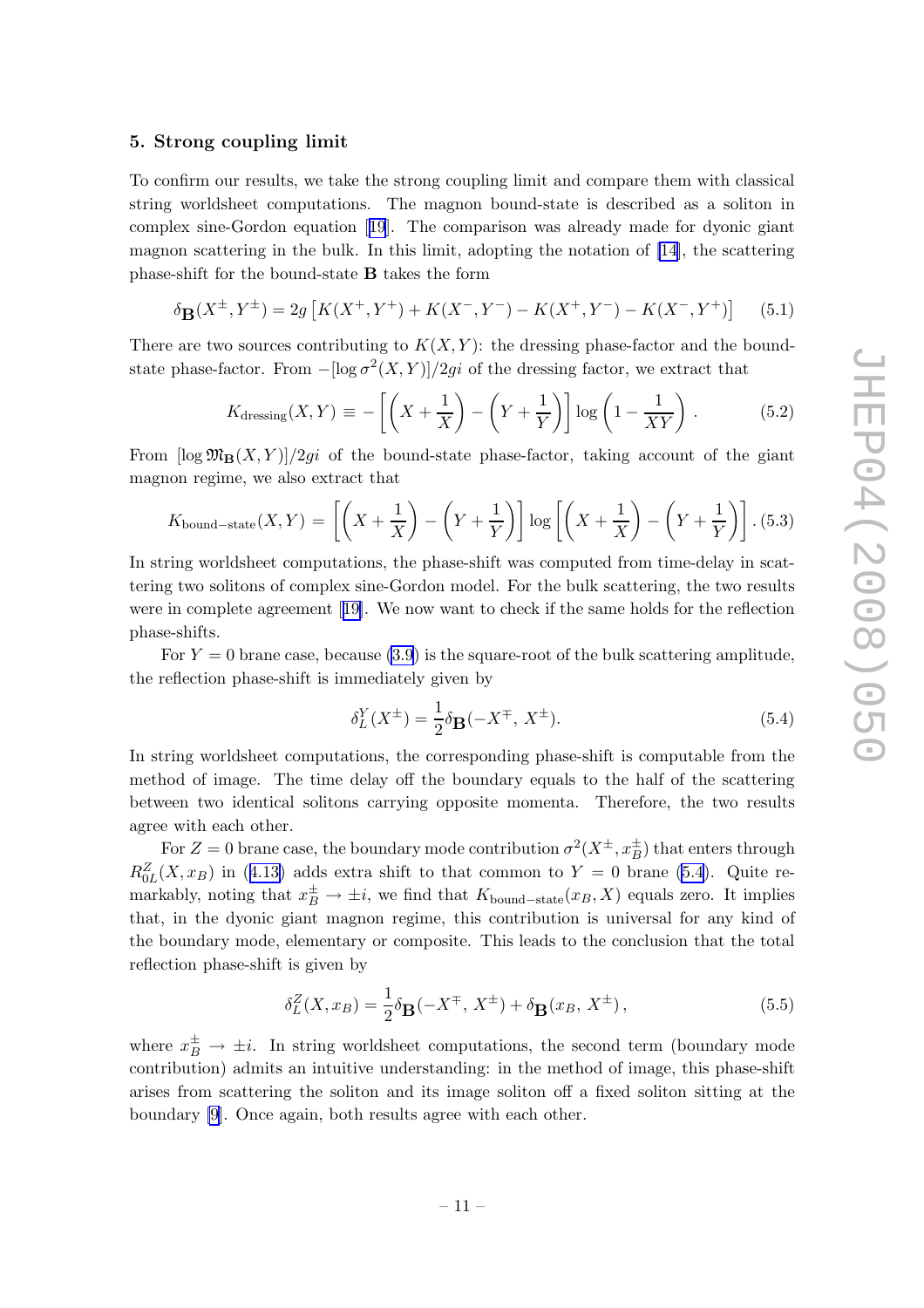## <span id="page-12-0"></span>Acknowledgments

We thank participants of 2007 APCTP Focus Program "Liouville, Integrability and Branes (4)" for enlightening conversations. This work was supported in part by KRF-2007- 313-C00150 (CA), ABRL R14-2003-012-01002-0 (DB), SRC-CQUeST-R11-2005-021 (DB, SJR), KRF-2005-084-C00003, EU FP6 Marie Curie Research & Training Networks MRTN-CT-2004-512194 and HPRN-CT-2006-035863 through MOST/KICOS, and F.W. Bessel Award of Alexander von Humboldt Foundation (SJR).

## References

- [1] J. A. Minahan and K. Zarembo, The Bethe-ansatz for  $N = 4$  super Yang-Mills, [JHEP](http://jhep.sissa.it/stdsearch?paper=03%282003%29013) 03 [\(2003\) 013](http://jhep.sissa.it/stdsearch?paper=03%282003%29013) [[hep-th/0212208](http://arxiv.org/abs/hep-th/0212208)].
- [2] J.M. Maldacena, The large-N limit of superconformal field theories and supergravity, [Adv.](http://www-spires.slac.stanford.edu/spires/find/hep/www?j=00203%2C2%2C231) [Theor. Math. Phys.](http://www-spires.slac.stanford.edu/spires/find/hep/www?j=00203%2C2%2C231) 2 (1998) 231 [[Int. J. Theor. Phys.](http://www-spires.slac.stanford.edu/spires/find/hep/www?j=IJTPB%2C38%2C1113) 38 (1999) 1113] [[hep-th/9711200](http://arxiv.org/abs/hep-th/9711200)]; S.S. Gubser, I.R. Klebanov and A.M. Polyakov, Gauge theory correlators from non-critical string theory, [Phys. Lett.](http://www-spires.slac.stanford.edu/spires/find/hep/www?j=PHLTA%2CB428%2C105) **B** 428 (1998) 105 [[hep-th/9802109](http://arxiv.org/abs/hep-th/9802109)]; E. Witten, Anti-de Sitter space and holography, [Adv. Theor. Math. Phys.](http://www-spires.slac.stanford.edu/spires/find/hep/www?j=00203%2C2%2C253) 2 (1998) 253 [[hep-th/9802150](http://arxiv.org/abs/hep-th/9802150)].
- [3] N. Beisert, C. Kristjansen and M. Staudacher, The dilatation operator of  $N = 4$  super Yang-Mills theory, [Nucl. Phys.](http://www-spires.slac.stanford.edu/spires/find/hep/www?j=NUPHA%2CB664%2C131) B 664 (2003) 131 [[hep-th/0303060](http://arxiv.org/abs/hep-th/0303060)]; N. Beisert and M. Staudacher, The  $N = 4$  SYM integrable super spin chain, [Nucl. Phys.](http://www-spires.slac.stanford.edu/spires/find/hep/www?j=NUPHA%2CB670%2C439) B 670 [\(2003\) 439](http://www-spires.slac.stanford.edu/spires/find/hep/www?j=NUPHA%2CB670%2C439) [[hep-th/0307042](http://arxiv.org/abs/hep-th/0307042)]; Long-range  $PSU(2, 2|4)$  Bethe ansaetze for gauge theory and strings, [Nucl. Phys.](http://www-spires.slac.stanford.edu/spires/find/hep/www?j=NUPHA%2CB727%2C1) B 727 (2005) 1 [[hep-th/0504190](http://arxiv.org/abs/hep-th/0504190)].
- [4] M. Staudacher, *The factorized S-matrix of CFT/AdS*, *JHEP* 05 [\(2005\) 054](http://jhep.sissa.it/stdsearch?paper=05%282005%29054) [[hep-th/0412188](http://arxiv.org/abs/hep-th/0412188)].
- [5] N. Beisert, The SU(2|2) dynamic S-matrix, [hep-th/0511082](http://arxiv.org/abs/hep-th/0511082); The analytic Bethe ansatz for a chain with centrally extended  $SU(2|2)$  symmetry, J. Stat. Mech. [\(2007\) P01017](http://www-spires.slac.stanford.edu/spires/find/hep/www?j=JSTAT%2C0701%2CP017) [[nlin/0610017](http://arxiv.org/abs/nlin/0610017)].
- [6] N. Beisert, B. Eden and M. Staudacher, Transcendentality and crossing, [J. Stat. Mech.](http://www-spires.slac.stanford.edu/spires/find/hep/www?j=JSTAT%2C0701%2CP021) [\(2007\) P01021](http://www-spires.slac.stanford.edu/spires/find/hep/www?j=JSTAT%2C0701%2CP021) [[hep-th/0610251](http://arxiv.org/abs/hep-th/0610251)]; N. Beisert, R. Hernandez and E. Lopez, A crossing-symmetric phase for  $AdS_5 \times S^5$  strings, JHEP 11 [\(2006\) 070](http://jhep.sissa.it/stdsearch?paper=11%282006%29070) [[hep-th/0609044](http://arxiv.org/abs/hep-th/0609044)].
- [7] R.A. Janik, The  $AdS_5 \times S^5$  superstring worldsheet S-matrix and crossing symmetry, [Phys.](http://www-spires.slac.stanford.edu/spires/find/hep/www?j=PHRVA%2CD73%2C086006) Rev. D 73 [\(2006\) 086006](http://www-spires.slac.stanford.edu/spires/find/hep/www?j=PHRVA%2CD73%2C086006) [[hep-th/0603038](http://arxiv.org/abs/hep-th/0603038)].
- [8] O. DeWolfe and N. Mann, *Integrable open spin chains in defect conformal field theory*, *[JHEP](http://jhep.sissa.it/stdsearch?paper=04%282004%29035)* 04 [\(2004\) 035](http://jhep.sissa.it/stdsearch?paper=04%282004%29035) [[hep-th/0401041](http://arxiv.org/abs/hep-th/0401041)]; D. Berenstein and S.E. Vazquez, Integrable open spin chains from giant gravitons, [JHEP](http://jhep.sissa.it/stdsearch?paper=06%282005%29059) 06 [\(2005\) 059](http://jhep.sissa.it/stdsearch?paper=06%282005%29059) [[hep-th/0501078](http://arxiv.org/abs/hep-th/0501078)]; T. Erler and N. Mann, *Integrable open spin chains and the doubling trick in*  $N = 2$  *SYM with* fundamental matter, JHEP 01 [\(2006\) 131](http://jhep.sissa.it/stdsearch?paper=01%282006%29131) [[hep-th/0508064](http://arxiv.org/abs/hep-th/0508064)]; K. Okamura and K. Yoshida, Higher loop Bethe ansatz for open spin-chains in AdS/CFT, JHEP 09 [\(2006\) 081](http://jhep.sissa.it/stdsearch?paper=09%282006%29081) [[hep-th/0604100](http://arxiv.org/abs/hep-th/0604100)];

D. Berenstein, D.H. Correa and S.E. Vazquez, A study of open strings ending on giant gravitons, spin chains and integrability, JHEP 09 [\(2006\) 065](http://jhep.sissa.it/stdsearch?paper=09%282006%29065) [[hep-th/0604123](http://arxiv.org/abs/hep-th/0604123)];